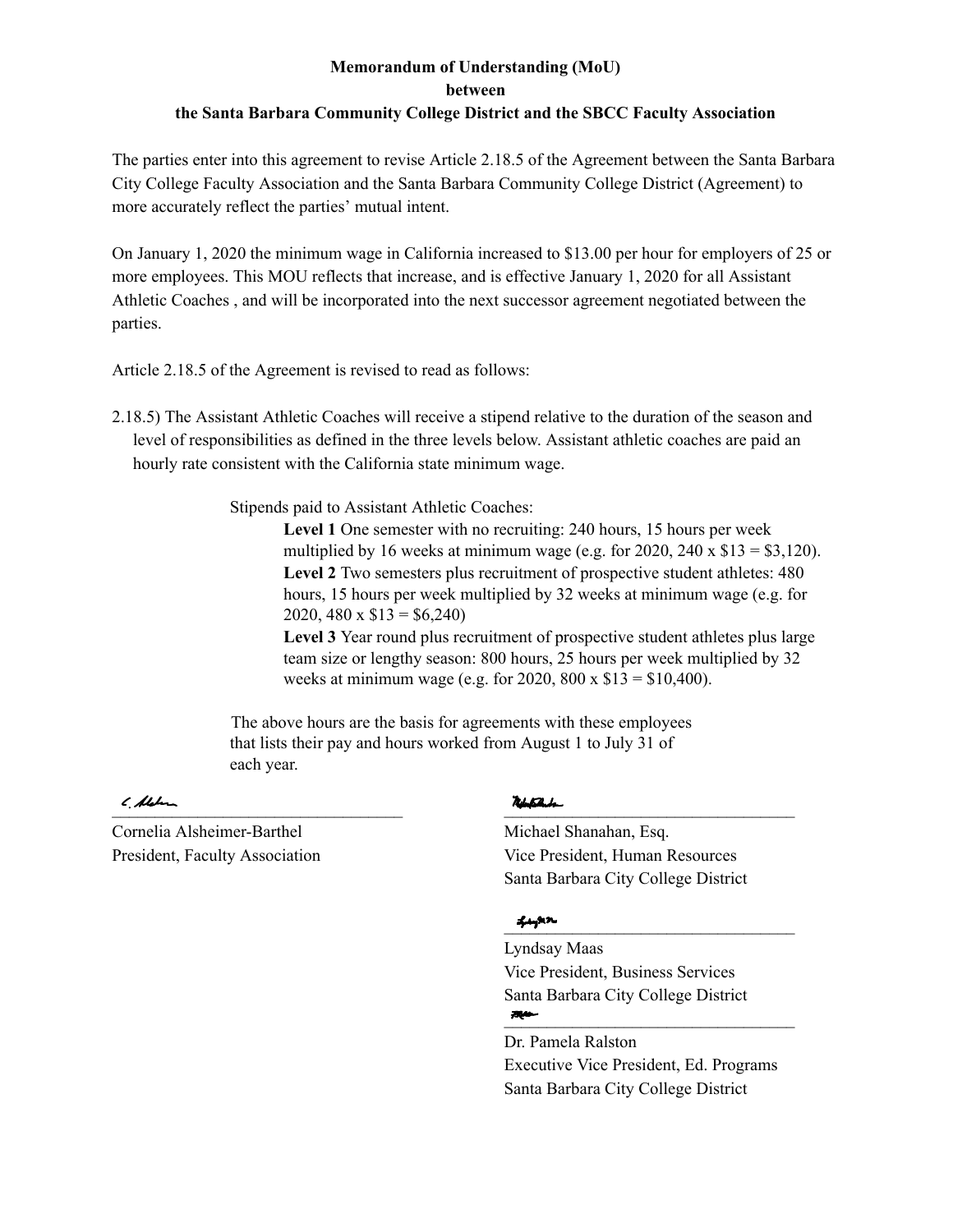# FA\_MOU\_Article\_2\_Section\_2.18.5\_Assistant\_C

# oach

Final Audit Report 2021-01-06

| Rachel Walsh (rewalsh1@pipeline.sbcc.edu)<br>By:<br>Status:<br>Signed<br>CBJCHBCAABAALIRLUAsVhFdoDII_Rbbb5fUZenyBT8Jt<br>Transaction ID: | Created: | 2020-12-08 |
|------------------------------------------------------------------------------------------------------------------------------------------|----------|------------|
|                                                                                                                                          |          |            |
|                                                                                                                                          |          |            |
|                                                                                                                                          |          |            |

## "FA\_MOU\_Article\_2\_Section\_2.18.5\_Assistant\_Coach" History

- **D** Document created by Rachel Walsh (rewalsh1@pipeline.sbcc.edu) 2020-12-08 - 5:03:40 PM GMT- IP address: 24.249.155.34
- Document emailed to Michael Shanahan (mshanahan@pipeline.sbcc.edu) for signature 2020-12-08 - 5:04:11 PM GMT
- Email viewed by Michael Shanahan (mshanahan@pipeline.sbcc.edu) 2020-12-08 - 5:47:26 PM GMT- IP address: 66.249.80.11
- $\mathcal{O}_0$  Document e-signed by Michael Shanahan (mshanahan@pipeline.sbcc.edu) Signature Date: 2020-12-08 - 5:47:42 PM GMT - Time Source: server- IP address: 174.193.144.64
- $\mathbb{E}$  Document emailed to Lyndsay Maas (Immaas@pipeline.sbcc.edu) for signature 2020-12-08 - 5:47:43 PM GMT
- $\mathscr{O}_\bullet$  Document e-signed by Lyndsay Maas (Immaas@pipeline.sbcc.edu) Signature Date: 2020-12-11 - 8:40:07 PM GMT - Time Source: server- IP address: 24.254.82.97
- Document emailed to Pamela Ralston (pgralston@pipeline.sbcc.edu) for signature 2020-12-11 - 8:40:09 PM GMT
- Email viewed by Pamela Ralston (pgralston@pipeline.sbcc.edu) 2020-12-11 - 9:35:12 PM GMT- IP address: 66.249.84.69
- $\mathscr{O}_0$  Document e-signed by Pamela Ralston (pgralston@pipeline.sbcc.edu) Signature Date: 2020-12-11 - 9:35:55 PM GMT - Time Source: server- IP address: 98.171.187.117
- Document emailed to Cornelia Alsheimer-Barthel (cmalsheimerb@pipeline.sbcc.edu) for signature 2020-12-11 - 9:35:57 PM GMT

Adobe Sign